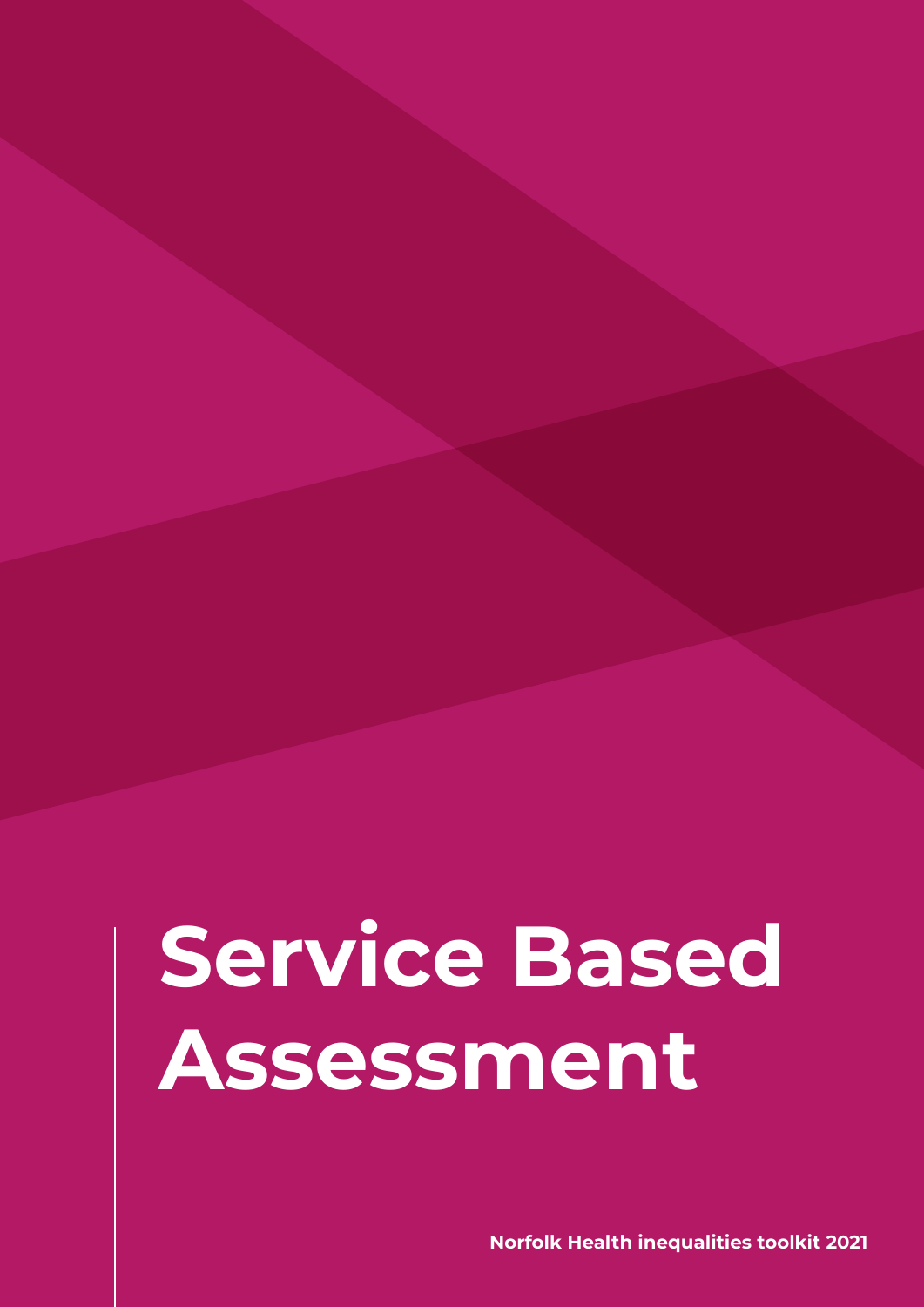# **Population Intervention Triangle**

# **Section 2 to 3**

Service based Interventions

Use the template provided below to map how existing powers can be utilised to influence health outcomes

Place Based Planning

### **SERVICE LEVEL INTERVENTIONS TEMPLATE**

#### **RELEVANT POLICY**

Example: commissioned weight management service, grant funded community dance group for older people etc.

#### **RELEVANT PARTNERS**

Example: how are services funded, which organisations commission and manage them? Are there duplications? How are they currently monitored? Are they performing to expectations?

#### **RELEVANT INFORMATION**

Notes on whether services tackling issues complement or compete, are appropriately funded, whether there are gaps etc.